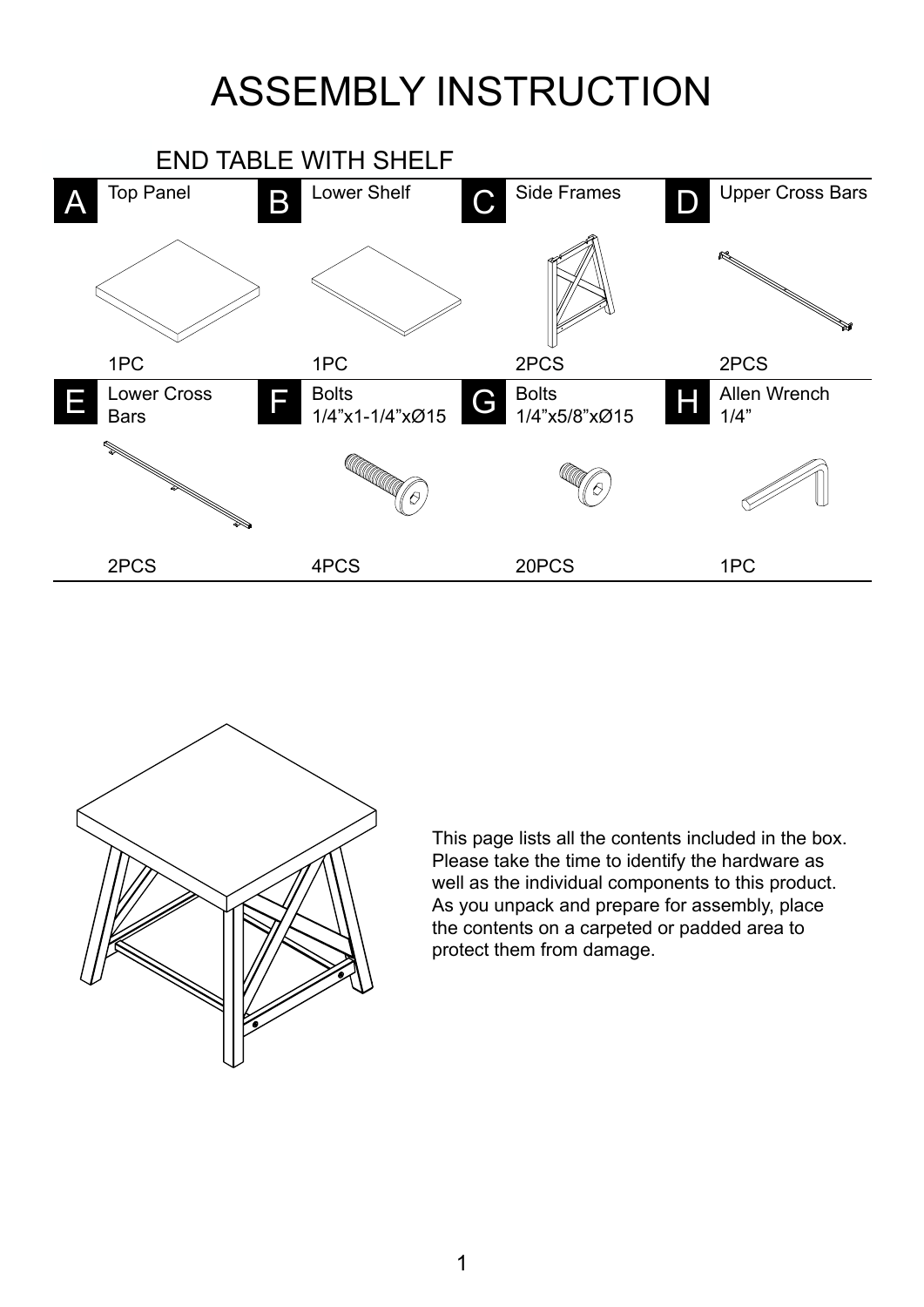1

Use the Philips Screwdriver (not provided) to loosen the screws and remove the MDF boards from the Top Panel (A).



 Attach both Side Frames (C) to Upper Cross Bars (D) and Lower Cross Bars (E) using Bolts (G) and Allen Wrench (H) as shown. 2